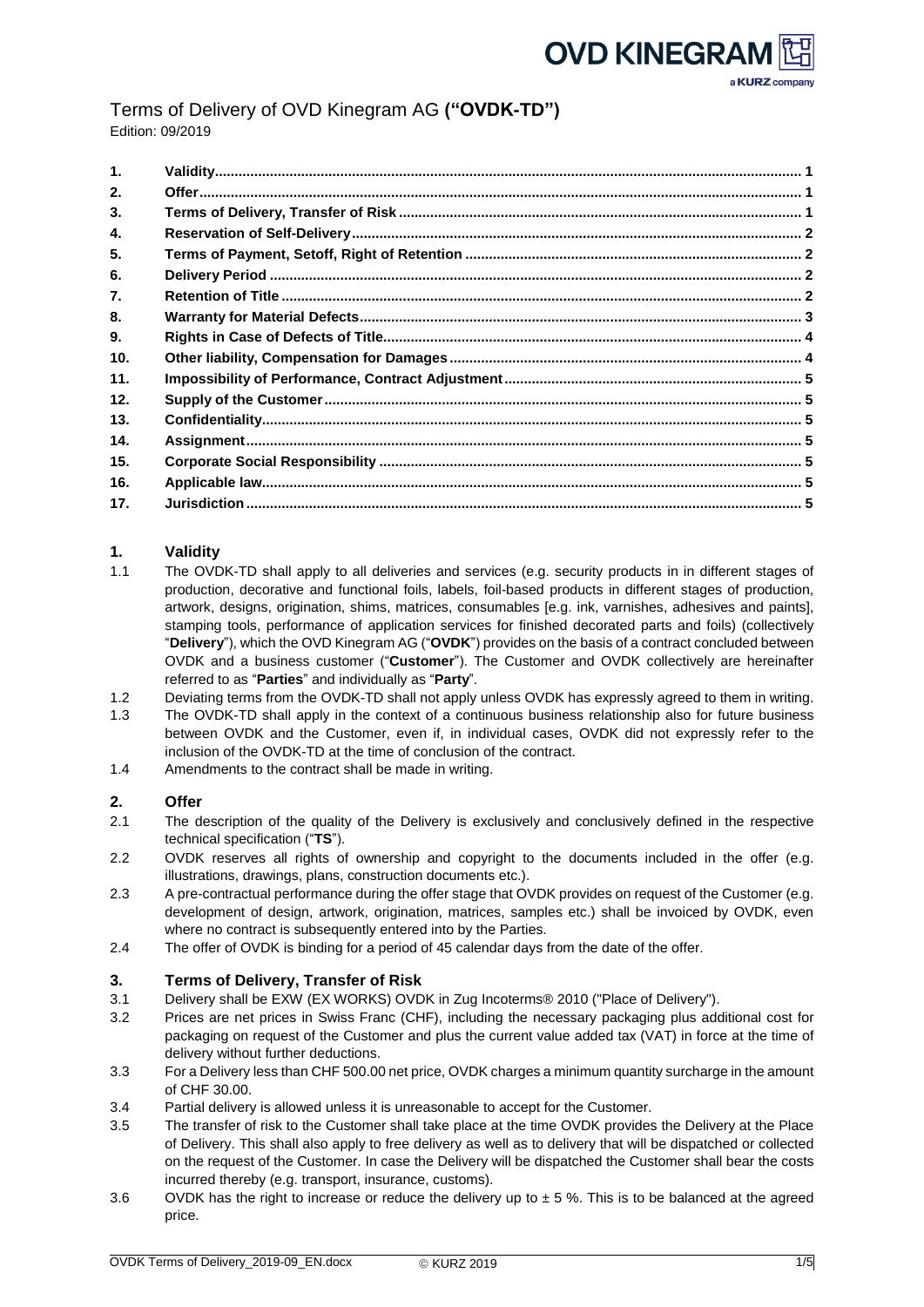

## <span id="page-1-0"></span>**4. Reservation of Self-Delivery**

In the event that the Delivery is not available because OVDK has not received deliveries from its own suppliers or the delivery stock of OVDK is depleted, **OVDK is entitled to make a Delivery which is equivalent in quality and price to the contractually agreed Delivery. If this is not possible, OVDK may rescind the contract.**

### <span id="page-1-1"></span>**5. Terms of Payment, Setoff, Right of Retention**

- 5.1 Unless otherwise agreed between the Parties, the invoice is due for immediate payment and without deduction.
- 5.2 The Customer can only set off a counterclaim against a claim of OVDK or exercise the right of retention if its counterclaim is undisputed or confirmed by a final and unappealable judgement.
- 5.3 If the Customer is in default of payment, suspension of payment, opening or applying for bankruptcy, insolvency or composition proceedings or rejection of such due to non-existing assets, protest of a bill, valuation of the Customer with a high business risk by a recognized information or rating agency, or in the event of comparable sustainable reasons which suggest the Customer's insolvency, OVDK is entitled to demand immediate payment of all claims which are not yet due. In addition, OVDK is entitled to make each Delivery subject to an advance payment.

### <span id="page-1-2"></span>**6. Delivery Period**

- 6.1 Observance of the agreed delivery period is conditional on the timely receipt of complete documents, necessary permits and approvals, especially of plans to be provided by the Customer as well as fulfillment of the agreed terms of payment and other obligations by the Customer (e.g. advance payment, partial payment). In case these conditions are not fulfilled on time, the delivery period shall be extended accordingly; this shall not apply if OVDK is solely responsible for the delayed Delivery. The delivery period is interrupted for the duration of the time used for the examination (e.g. of test prints, samples) by the Customer.
- 6.2 If non-observance of the delivery period is due to events such as natural disasters, mobilization, war, terrorist acts, computer virus and further attacks by third parties on the IT-system of OVDK despite compliance of OVDK with the safety precautions of the usual security measures, riot, strike, lock-out, impediments resulting from Swiss, US-American and other applicable national, European or international foreign trade laws, breakdowns in production or other plant interruptions, traffic problems or other comparable circumstances for which OVDK is not responsible ("Force Majeure"), the delivery period of OVDK shall be extended reasonably. Should any event of Force Majeure last for a period of more than 60 calendar days, the Customer or OVDK shall be entitled to rescind the contract in whole or in part. In such case no Party shall have a right to seek damages against the other Party. This shall also apply if any event of Force Majeure occurs at the time when OVDK is in delay with the Delivery.
- 6.3 In the event that OVDK is responsible for a delayed Delivery, the Customer may seek liquidated damages of 0.5 % for every completed calendar week of delay but in no event shall the aggregate of such damages exceed a total of 5 % of the net price for that part of the delayed Delivery which due to the delay could not be put to the intended use by the Customer. The obligation to pay the liquidated damages requires proof by the Customer that any damage has occurred, but not of its amount. OVDK shall be entitled to provide evidence that the Customer suffered lower or no damage.
- 6.4 Further claims and remedies of the Customer due to the delayed Delivery in particular indirect or consequential damages, loss of profit or loss of production beyond the limits specified in 6.3, are excluded, even after expiry of any deadline for Delivery set by the Customer. This shall not apply in case of liability of OVDK based on intent, gross negligence or due to loss of life, bodily injury or damage to health.
- 6.5 The Customer shall only be entitled to rescind the contract provided that OVDK is solely liable for the delayed Delivery and after reaching the maximum amount of compensation in 6.3 and the Customer has set an adequate delivery period to OVDK within OVDK has to supply the Delivery and such delivery period has expired. A change in the burden of proof to the detriment of the Customer shall not be implied hereby.
- 6.6 At the request of OVDK the Customer shall declare within a reasonable period whether the Customer will rescind the contract due to the delayed Delivery or insist on the Delivery.

## <span id="page-1-3"></span>**7. Retention of Title**

- 7.1 The Delivery shall remain the property of OVDK ("**Secured Goods**") until the Delivery price has been paid. The Customer may not damage, alter, remove or render unrecognisable the numbers, marks, type plates, company and/or brand names and other inscriptions affixed by OVDK to the Secured Goods.
- 7.2 **The Customer agrees that OVDK may have the retention of title entered in the relevant register of title retention without the Customer's involvement and at the Customer's expense until full payment has been received. The Customer undertakes to make all declarations necessary for the valid establishment of the retention of title, to transmit the necessary information, and to take actions, and to do so unconditionally, without delay, and on first demand.**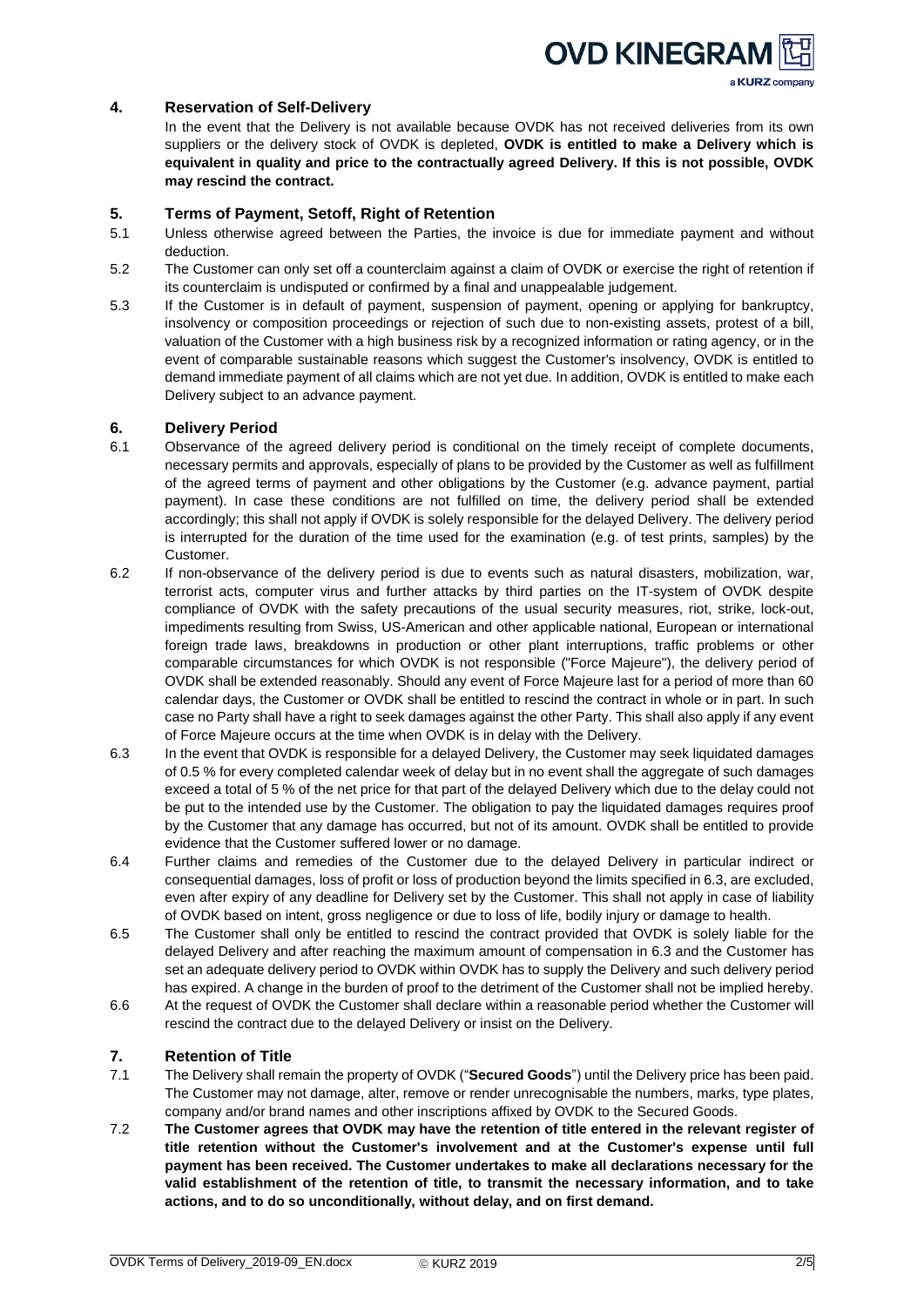# **OVD KINEGRAN**

a KURZ company

- 7.3 The Customer is prohibited from pledging or transferring the Secured Goods by way of security. The Customer shall immediately notify OVDK in writing of any seizures, confiscations, or other dispositions and interventions by third Parties.
- 7.4 **For the event that the Customer resells the Secured Goods, it now already assigns to OVDK its future claims (including value added tax) from the resale against its clients with all ancillary rights as security (assignment by way of security) without this requiring any further special declarations.** The regulation according to 7.5 remains reserved. Upon complete payment for the Secured Goods, the assignment by way of security shall lapse (resolutory condition). If the Secured Goods are resold together with other items without an individual price having been agreed for the Secured Goods, then the Customer shall assign to OVDK that part of the total price claim that corresponds to the price of the Secured Goods invoiced by OVDK. OVDK now already accepts the respective assignment.
- 7.5 **If the Customer has sold claims against its buyers from the sale of Secured Goods within the framework of genuine factoring, the Customer now already assigns to OVDK by way of security the Customer's claims against the factor that take their place (assignment by way of security).** OVDK now already accepts the assignment. Upon complete payment for the Secured Goods, the assignment by way of security shall lapse (resolutory condition).
- 7.6 In the event that the Customer is in breach of an obligation, in particular, a default of payment, OVDK is entitled to rescind the contract and to take back the Secured Goods, after the expiration of a reasonable time limit within which the Customer shall rectify the breach. The Customer is obliged to return the Secured Goods to OVDK. The legal provisions which dispense of the requirement to set a deadline in case of a serious and/or final refusal of performance shall remain unaffected.
- 7.7 In the event of processing or combining, the provisions regarding the assignment by way of security pursuant to 7.4 and 7.5 shall also apply mutatis mutandis for the new product. However, the assignment shall only apply up to the amount corresponding to the value of the Secured Goods invoiced by OVDK that are processed.
- 7.8 Until revoked by OVDK, the Customer shall be entitled to collect assigned claims from the resale. OVDK shall be entitled to revoke the Customer's collection authorisation at any time and to notify the Customer's buyer of the assignment by way of security. In addition, OVDK shall be entitled to collect the assigned claims after prior warning and observance of a reasonable period of time.

# <span id="page-2-0"></span>**8. Warranty for Material Defects**

- 8.1 **All claims of the Customer against OVDK due to material defects (including damages) shall be governed exclusively by the provisions in 8. and 10. of this OVDK-TD. Any further warranty as well as claims other than those provided for in 8. and 10. of the Customer are excluded.** The limitation of the statutory warranty obligation shall not apply in case of intent or gross negligence or due to culpable loss of life, bodily injury or damage to health or in case of fraudulent concealment of a material defect by OVDK.
- 8.2 OVDK warrants that upon transfer of risk the Delivery will have the quality specified in the respective TS, subject to the following restrictions: In the case of only insignificant deviation from the quality according to the TS or in the case of only insignificant impairment of usability, there shall be no material defect. To avoid misunderstandings: In the case of, for example, natural wear and tear or damage arising after the transfer of risk as a result of faulty or negligent handling, excessive strain, unsuitable production facilities or operating resources or due to external influences, there shall also be no material defect. It is the sole liability of the Customer to examine the suitability of the Delivery for the intended use. In case the Customer requests additional tests which were not included in the respective TS, these shall be agreed separately in writing and paid by the Customer.
- 8.3 The Customer is obliged to carefully check the condition of the Delivery immediately upon receipt. Any material defects that are identifiable during a proper inspection must be reported to OVDK without delay in writing and substantiated (notice of defects). If the Customer fails to do so, the Delivery shall be deemed approved. All material defects which were not recognisable upon receipt during proper inspection (hidden material defects) shall be reported by the Customer in writing and substantiated immediately after their discovery (notice of defects), otherwise the Delivery shall also be deemed approved with regard to these material defects. The notice of defects must always include the data relating to the Delivery (e.g. offer number, blanking plate: batch number, bar code). In the event of an unjustified notice of defects, the Customer shall be obliged to reimburse OVDK for the expenses thereby incurred.
- 8.4 If a Delivery has a material defect upon transfer of risk and a complaint about this is made by the Customer in a valid and timely manner, OVDK **only undertakes to provide supplementary performance through rectification or (partial) replacement Delivery** (at OVDK's discretion). Any further **warranty claims are excluded (with the exception of any damages pursuant to 10.)**. **Subject to the following provision, the Customer shall in particular not be entitled to rescission or the reduction of the purchase price.** The Customer shall give OVDK the time and opportunity required for supplementary performance. If the Customer does not give OVDK the opportunity to remedy the defect within a reasonable period of time, OVDK shall be released from the warranty (including damages). If supplementary performance is not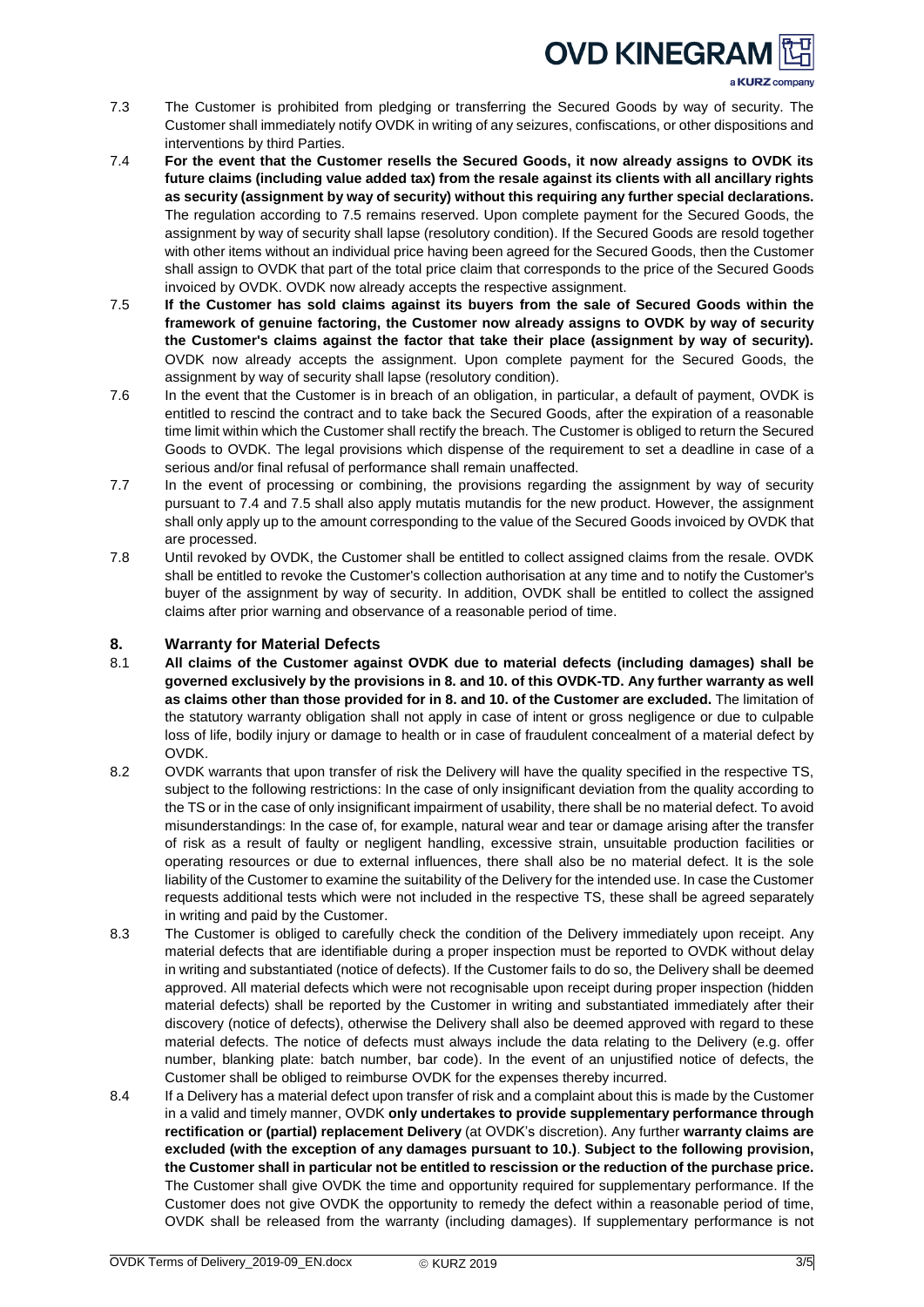# **OVD KINEGRAN**

a KURZ company

possible, or if the period for supplementary performance expires unused, or if the material defects cannot be completely remedied after two subsequent improvements, then the Customer may withdraw from the contract or reduce the purchase price. Withdrawal is only possible if the defect is material.

- 8.5 All warranty claims of the Customer against OVDK **shall be subject to a statute of limitations of 12 months of Delivery,** but no later than 18 months after OVDK has notified the Customer that the goods are ready for shipment. **Supplementary performance by OVDK shall not initiate a new limitation period**.
- 8.6 The Customer shall have no claim with respect to expenses incurred in the cause of Supplementary Performance, especially transport, road, labor and material costs, to the extent that expenses were increased because the Delivery was subsequently brought to another location than the Place of Delivery..

# <span id="page-3-0"></span>**9. Rights in Case of Defects of Title**

- 9.1 **All of the Customer's claims against OVDK based on defects of title (including damages) shall be governed exclusively by 9. and 10. of this OVDK-TD. Any further warranty and claims of the Customer apart from those provided for in 9. and 10. are excluded. The limitation of the statutory warranty obligation shall not apply insofar as OVDK has intentionally or with gross negligence concealed the rights of third Parties from the Customer**.
- 9.2 OVDK warrants that upon transfer of risk the Delivery is free from industrial property rights, copyrights of third Parties and/or any other third party right with respect to the country at the Place of Delivery which impair the use of the Delivery for the Customer ("**Third Party Right**").
- 9.3 Immediately upon becoming aware of Third Party Rights asserted by third parties, the Customer shall notify OVDK thereof in writing with substantiation (notice of defects). **The Customer is obliged to not acknowledge the asserted Third Party Right and to reserve all defensive measures and settlement negotiations for OVDK and to serve third-Party notice in all court proceedings, otherwise it forfeits any claims from the legal warranty.** If the Customer wishes to discontinue the use of the Delivery in good faith due to the assertion of the Third Party Rights, it must threaten OVDK in good time and offer OVDK the conduct of the process without success. **To the extent that the Customer ceases to use the** Delivery voluntarily and without a court order or consent from OVDK, it does so at its own risk; it **shall not be entitled to any claims against OVDK as a result of this.** In any case, the Customer shall inform the third Party that the discontinuation of use does not constitute an acknowledgement of an infringement of the Third Party Right.
- 9.4 If OVDK is liable for defects in title, OVDK shall, at its option and expense, only either obtain a right of use for the Delivery in question, modify the Delivery in such a way that the Third Party Right is not infringed, or replace the Delivery. If this is not possible for OVDK at reasonable conditions, the Customer shall be entitled to damages in the event of the partially successful assertion of the Third Party Right and to a right of withdrawal in the event of the fully successful assertion of the Third Party Right.
- 9.5 A claim of the Customer against OVDK shall be excluded if the Customer is responsible for the infringement of the Third Party Right, or the infringement of the Third Party Right is caused by specific demands of the Customer, or by use of the Delivery not foreseeable by OVDK, or the Delivery is altered by the Customer or used together with products not provided by OVDK.

# <span id="page-3-1"></span>**10. Other liability, Compensation for Damages**

- 10.1 **OVDK shall be liable for damages only in the following cases** (regardless of the legal grounds and for contractual and non-contractual claims):
	- in case of intent or gross negligence,
	- in case of culpable loss of life, bodily injury or damage to health,
	- in case of a Customer claim arising from product liability.
	- **Beyond this the Customer has no claim against OVDK for damages**.
- 10.2 The Customer acknowledges that any **application advice** shall be provided by OVDK free of charge and without obligation. **OVDK assumes no liability for the accuracy of advice provided.** Advice from OVDK shall also never constitute a warranted quality of the Delivery. Consulting services provided by OVDK employees therefore do not replace consulting services provided to the Customer by qualified experts. **In particular, the Customer shall not be released from its obligation to examine the Delivery on its own responsibility for the intended use.** This shall also apply if the Customer's intended use of the Delivery is known to OVDK.
- 10.3 **OVDK shall not be liable for damages caused by its auxiliary persons (in particular employees, carriers). The Customer also waives the assertion of any direct claims against the auxiliary persons of OVDK. OVDK excludes the principal's liability for negligence other than gross negligence.**
- 10.4 All claims for damages on the part of the Customer shall be subject to a limitation period of 12 **months from Delivery, subject to the longer limitation periods in Art. 127, 128 and 137 para. 2 OR (Obligationenrecht / Code of Obligations).**